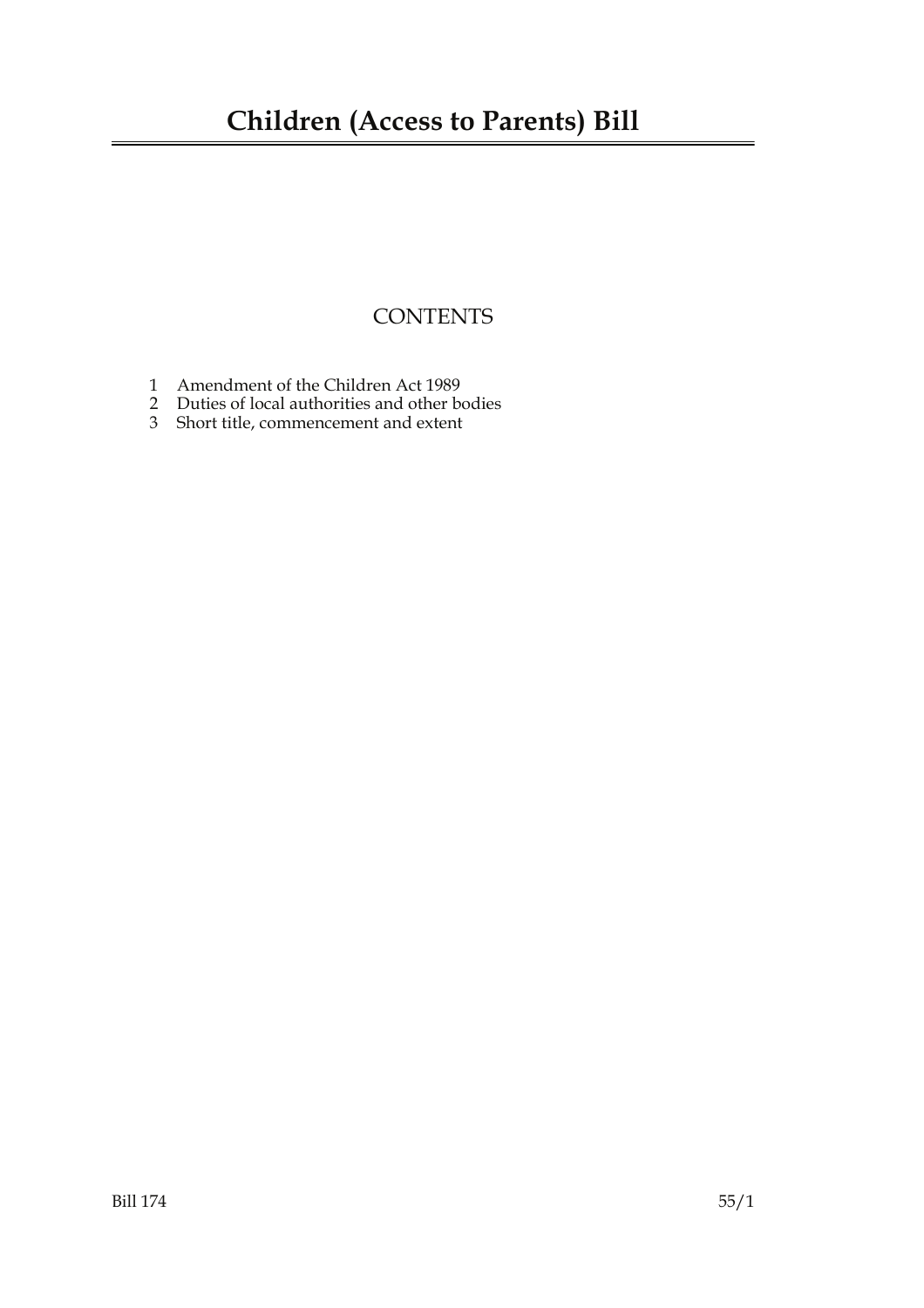# A **BILL**

#### TO

Require courts, local authorities and other bodies, when determining or enforcing issues of residence and contact, to operate under the presumption that the rights of a child include the right to grow up knowing and having access to and contact with both of the parents involved in the residence or contact case concerned, unless exceptional circumstances are demonstrated that such contact is not in the best interests of the child; to create an offence if a relevant body or person does not operate under or respect such a presumption; and for connected purposes.

E IT ENACTED by the Queen's most Excellent Majesty, by and with the advice and consent of the Lords Spiritual and Temporal, and Commons, in this present Parliament assembled, and by the authority of the same, as follows: - $B_{\text{p}}$ 

#### **1 Amendment of the Children Act 1989**

After section 1(1) of the Children Act 1989 insert—

 $\mathcal{L}(1)$  In respect of subsection (1), the court must act on the presumption that the child's welfare is best served through having reasonable access to and contact with both parents unless exceptional circumstances are demonstrated that such access and contact is not in the best interests of the child.".

#### **2 Duties of local authorities and other bodies**

- (1) When a local authority or other body carries out any functions or makes any decisions in connection with the upbringing of a child, the child's welfare shall be the paramount consideration.
- (2) In respect of subsection (1), the local authority or other body must act on the presumption that the child's welfare is best served through having access to and contact with both parents sufficient to enable him or her to have a meaningful relationship with both parents unless exceptional circumstances are demonstrated that such contact is not in the best interests of the child.
- (3) Breach of the duties under this section shall be an offence.

*10*

*15*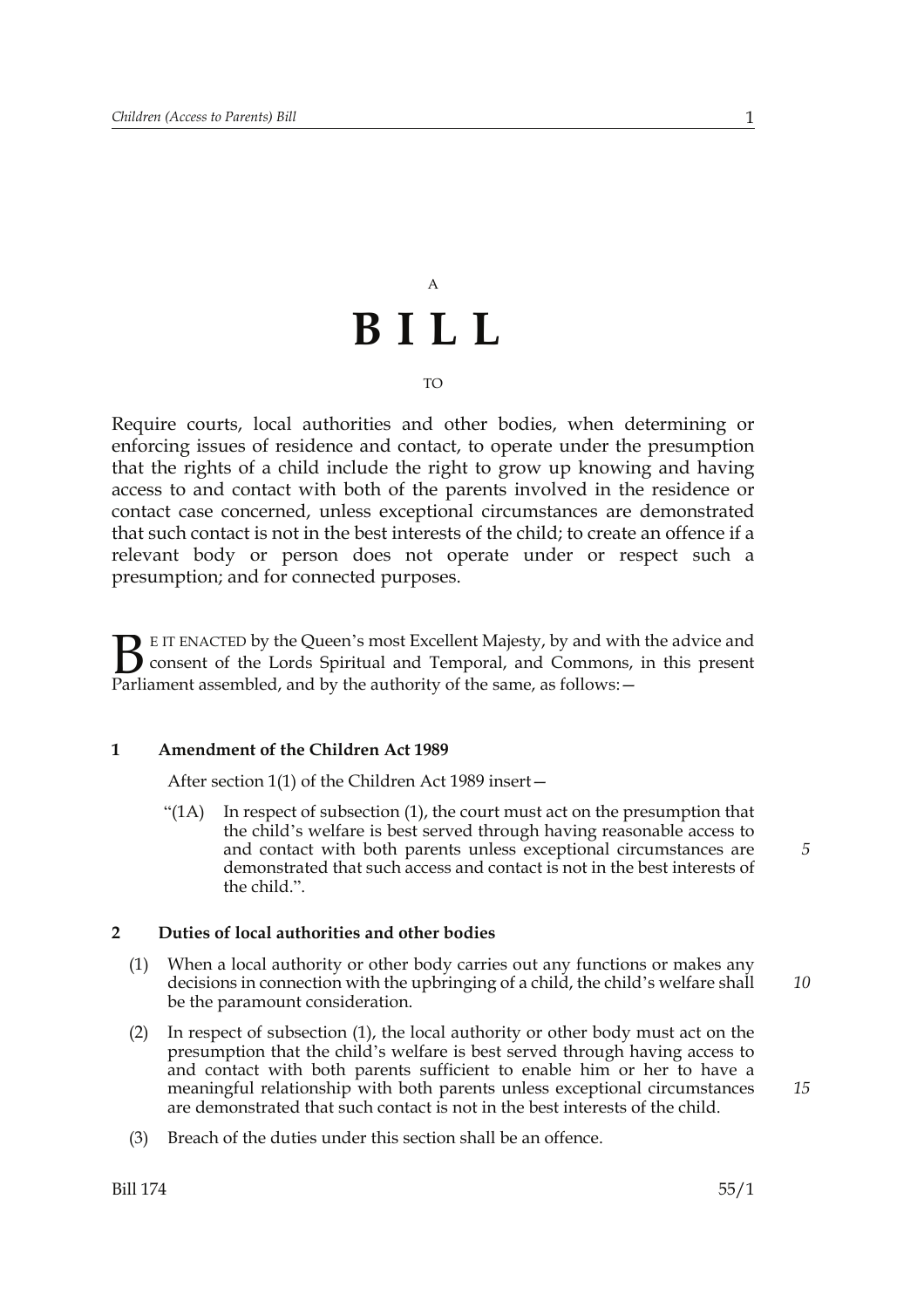*5*

(4) The Secretary of State may make regulations by statutory instrument setting out the scale of sentences for an offence under this section.

#### **3 Short title, commencement and extent**

- (1) This Act may be cited as the Children (Access to Parents) Act 2011.
- (2) This Act shall come into force at the end of a period of 12 months beginning with the day on which it is passed.
- (3) This Act extends to England, Wales and Northern Ireland.